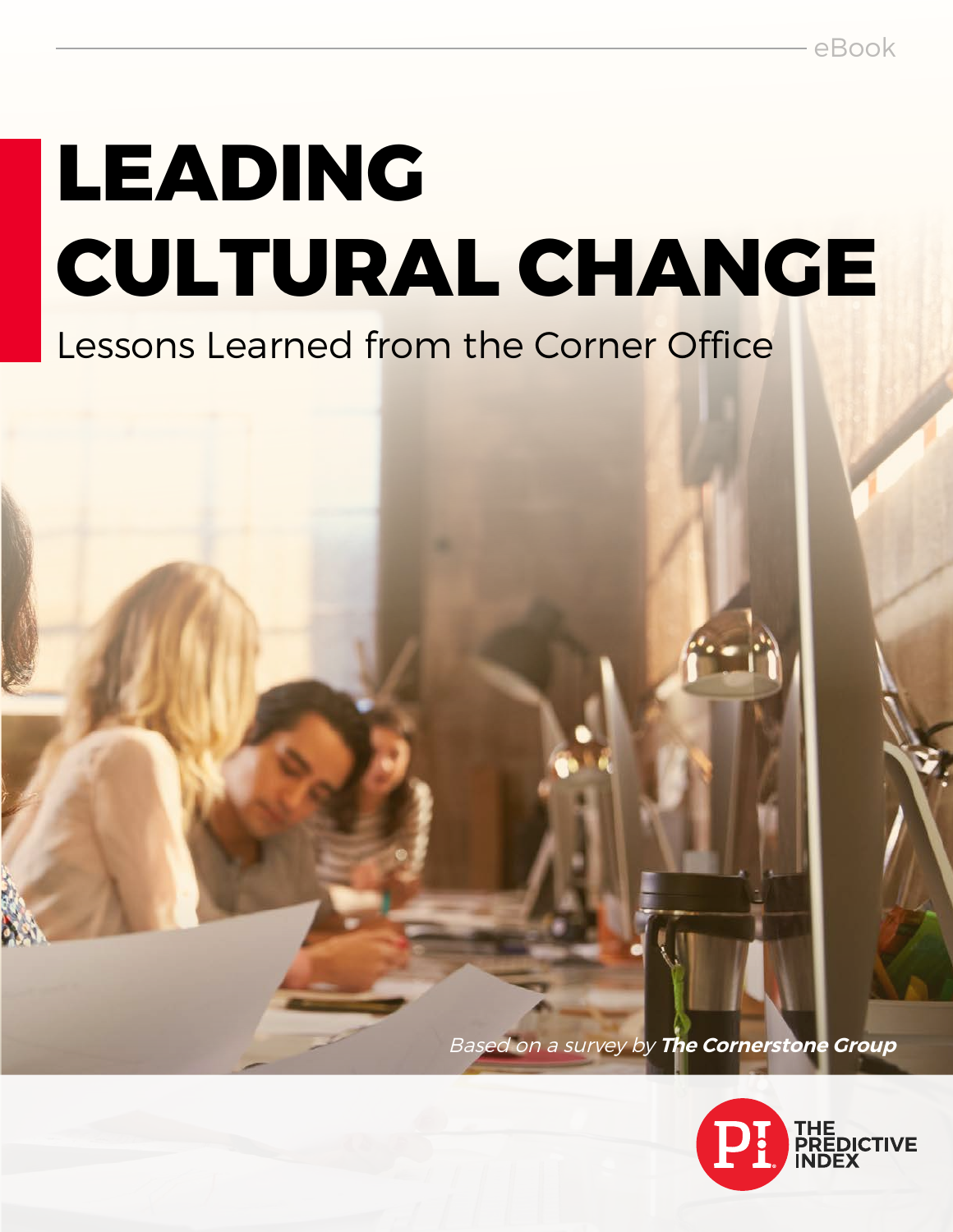

# **The Change Landscape**

"We know that two-thirds of large scale transformation efforts fail. But that's not a terribly helpful piece of information unless we're looking for confirmation that this is hard, really hard. What is useful is to understand what leaders can do to substantially increase the odds that their companies won't be among the two-thirds of those that fail."

– **Douglas A. Ready**, Harvard Business Review

Change is constant. And while this fact is something business leaders know and accept, the success rate of business change initiatives continues to hover at a mere 30 percent. How can this be when it's generally accepted that change is an integral part of doing business?

Acknowledging that change exists is one thing. Responding to and successfully managing change is something altogether different, and leaders who are able to recognize this difference and respond accordingly are the ones that will live and thrive in that coveted upper-third range. Yet while agility is a core competency required especially during times of change, some leaders are not equipped with what they need in order to navigate change. Some resist change because they don't know what to do, while others suffer from a lack of resources – human or otherwise – needed for success.

#### **Consider the questions that CEOs and other business leaders are often plagued by as they face cultural change:**

- •How do I efficiently and successfully manage sustainable change?
- •Are my employees going to leave?
- •How do I optimize my current team?
- •Is my current team the right team?
- •What do my leaders need to drive change?
- •Is my management team agile and flexible?

Given the amount of uncertainty that surrounds cultural change, it's only natural for even the most risk-tolerant CEO to feel some apprehension. With this in mind, The Cornerstone Group set out to gather intelligence from more than 120 CEOs throughout its network and within its client base that have undergone moderate to massive change in the last three years. The goal of their research was to identify the reasons that typically contribute to change, the challenges and lessons learned during times of cultural change and, by approaching this examination through the lens of human capital, provide insight and guidance for those seeking to improve their odds for success.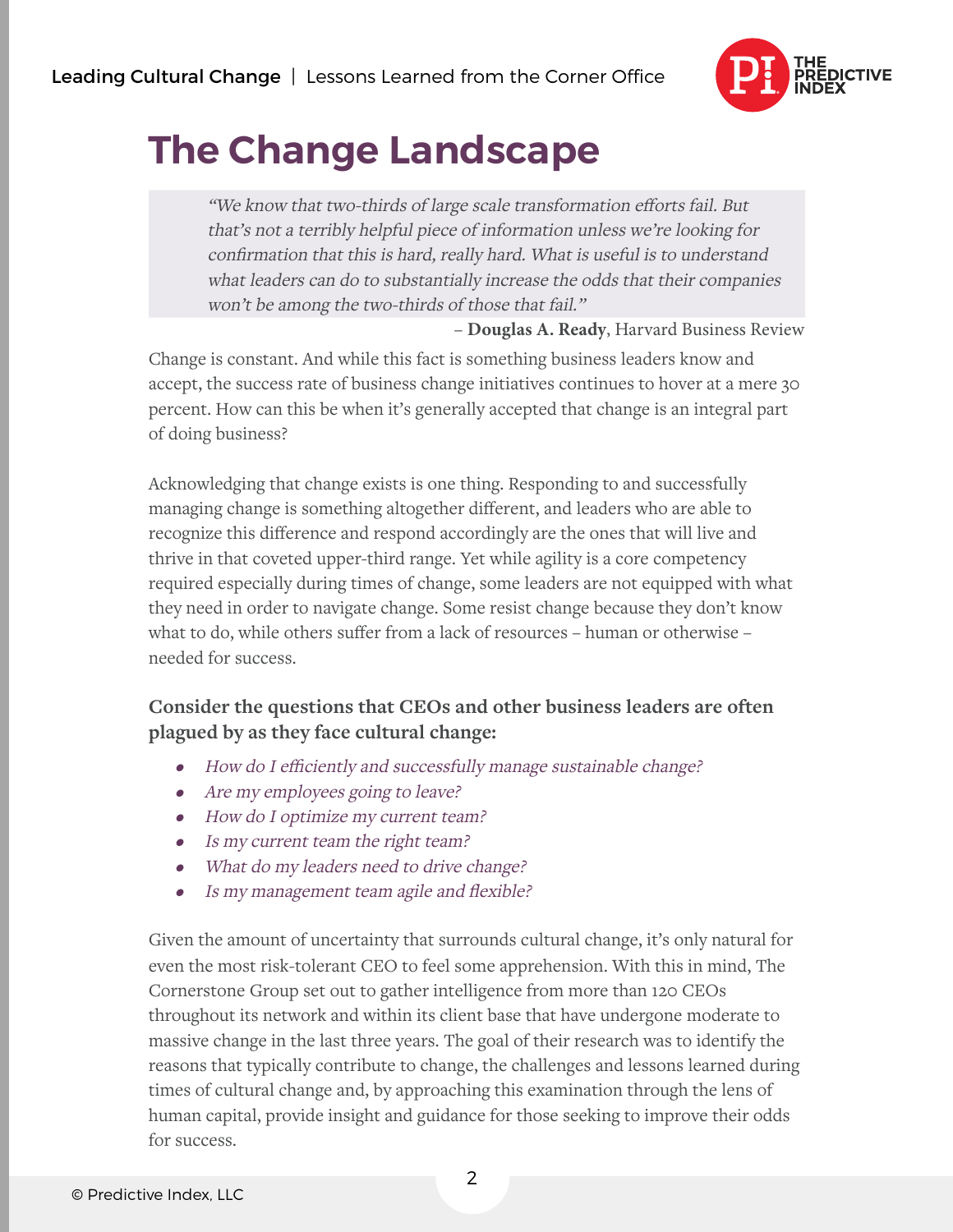

# **Survey Snapshot**

# **120 CEOs** Surveyed

**Representing organizations of varying size and industries, all having undergone moderate to massive change within the past three years**

Most CEOs reported recent change as **significant** or **massive**

# **REASONS** *for* **CHANGE**

- Need for operational efficiencies
- Better customer service culture
- Improved leadership effectiveness

### **DRIVERS** *of* **CHANGE**

- Leadership
- Acquisitions
- Technology
- Market
- Layoffs and restructuring
- Growth

*4 Steps to Change [in your Organization](http://go.predictiveindex.com/hr-role-in-managing-change)*

DOWNLOAD

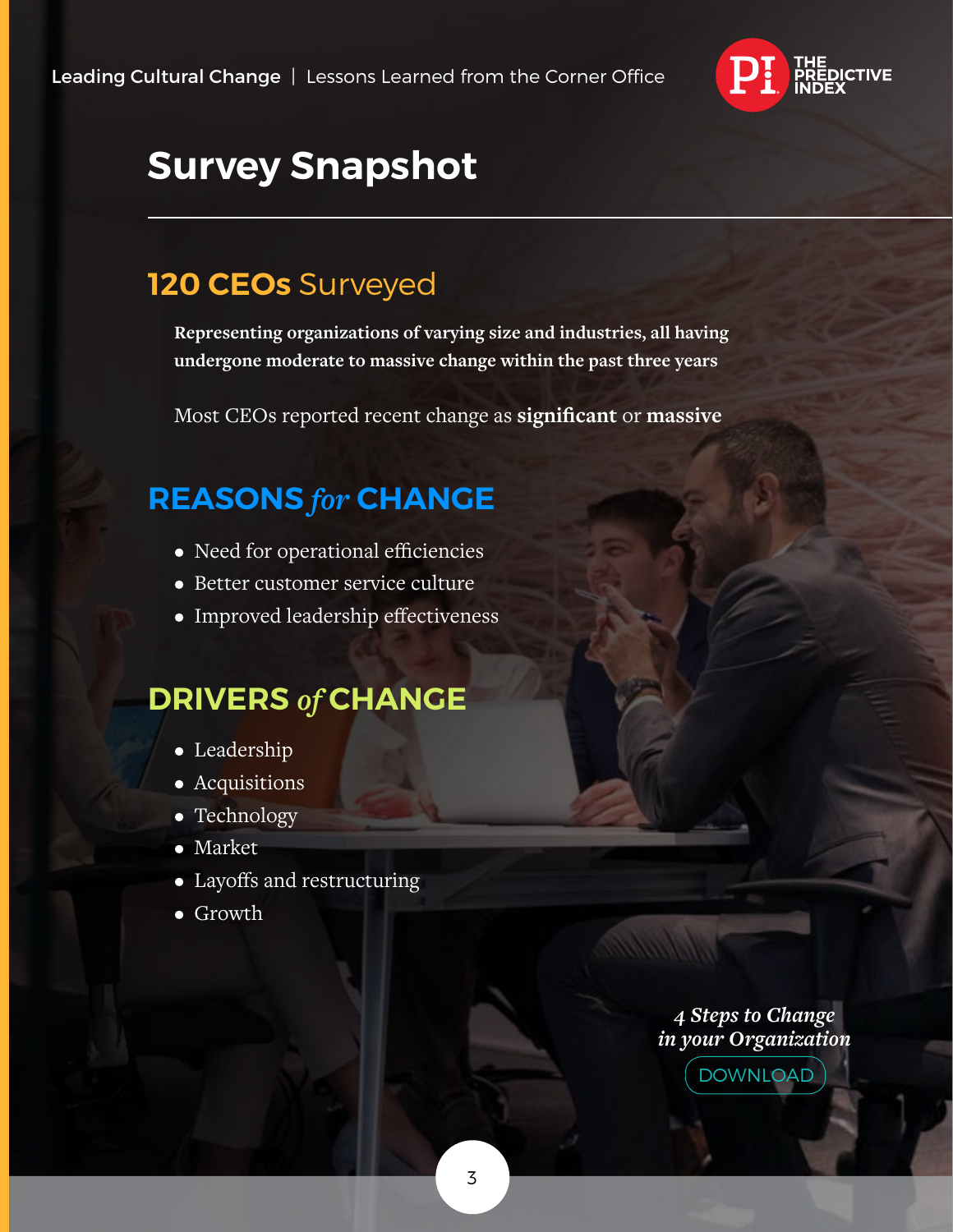

# **Trends and Analysis**

#### **Theory of Change Relativity**

#### *Length of time to achieve change = Resistance to change*

While most CEOs (83%) reported being at least moderately successful at leading change, only 6% said they were highly successful. More than one third (38%) reported that change took longer than they expected, largely due to resistance encountered from middle managers and supervisors. Even though most (65%) believed their senior teams were best equipped to inspire others to embrace change and effectively communicate change, they also felt that these same teams came up short on their ability to coach employees who struggle (49%) and create the needed accountability for adopting change (48%).

#### 41% 46% 38% 44% *Moderate Moderate Moderate or Strong or Strong or Strong Resistance Resistance Resistance***SENIOR MIDDLE SUPERVISORS & LEADERSHIP MANAGEMENT FRONT LINE**

# As a result of the resistance or inability to drive and lead change, 55% of CEOs reported removing a senior manager from their team. Instances where change took longer than expected proved more likely to result in the removal of senior managers

(61%) than those where change moved along at an expected pace (44%).

"Out of the original team I started with, only the CFO survived. However I now hire with the direct focus on the capacity of a leader to be successful in helping the organization through change."

#### **Change Resistors**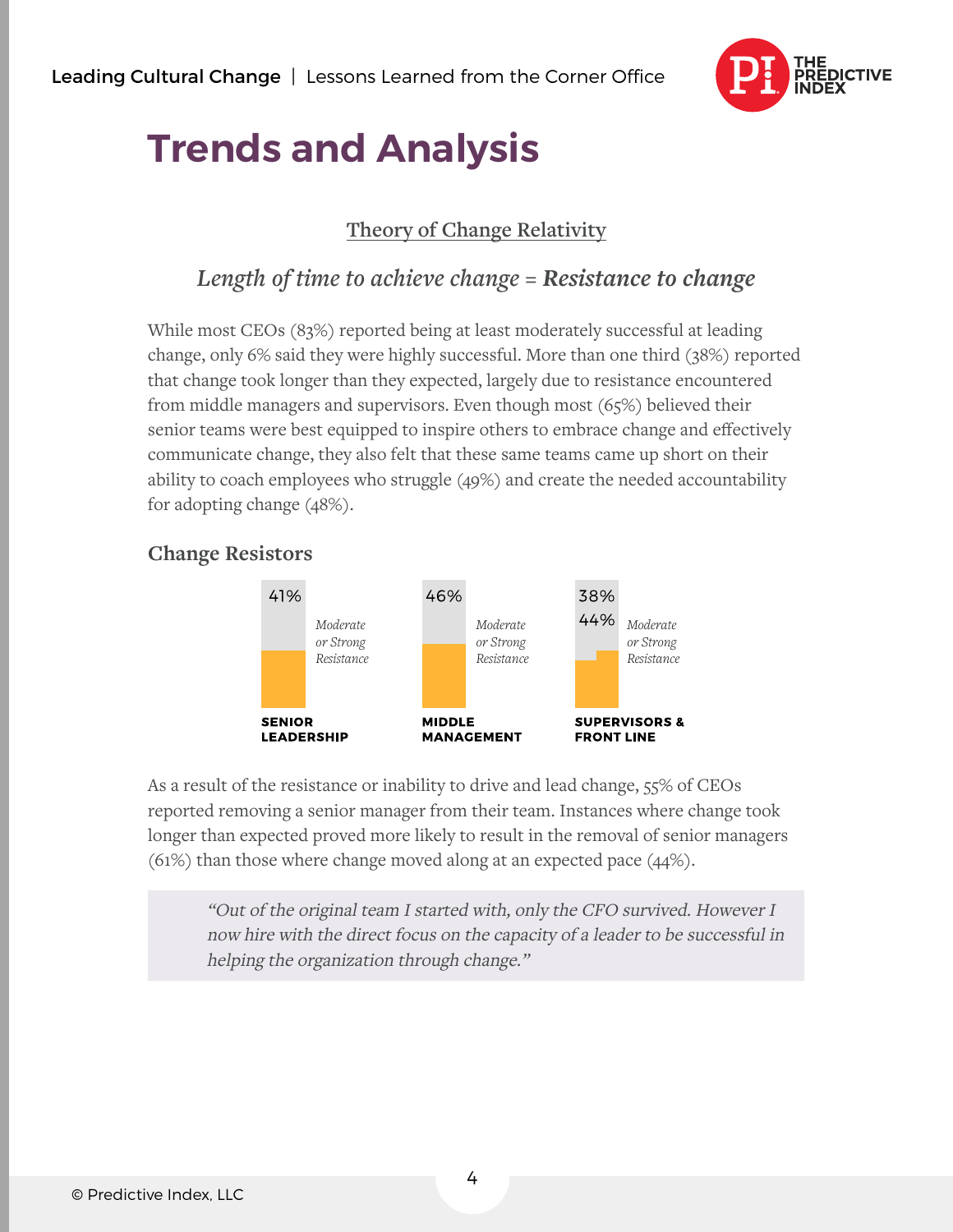

# **Tips from the Trenches**

"Culture-setting is not a one-time endeavor; it's a constant and continuous self-examination and modification."

Perhaps even more valuable than the statistics highlighted from this research are the lessons learned from CEOs as they navigated their way through change initiatives.

#### **Top Strategies for Success**

- **Communicate** clearly, consistently, frequently and personally
- **Lead** by example
- **Hold others accountable** for change
- **Create a vision** for change and model what the future looks like
- **Make a case** for change and get buy-in
- **Involve employees** at all levels as quickly as possible
- **Hire the right people** who are excited about the future

"Strategic initiatives are great, but if your people are ill-prepared singularly, then they have no hope of executing corporate strategy. Meaningful professional development plans for each employee adds to their knowledge and preparedness, and those plans bridge the gap between skill sets and strategic initiatives."

#### **Biggest Pitfalls to Avoid**

- **Don't wait too long** to remove obstructionists or those who undermine goals and strategy.
- **People must be convinced** in order to accept and support change.
- **Don't communicate without authenticity**, consistency, frequency and transparency.
- **Don't assume** that everyone knows or is on board with the plan.
- **Avoid creating an "us vs. them" culture**. Remember, you're all in this together.

• **Avoid going too fast or changing too many things at once**. Speed could kill the best of initiatives.

"Do not assume that agreement in a meeting equals potential leadership of the change. Too many managers will nod their heads and agree with the program and then leave the meeting with no intention of helping to drive the change through. Like politics, all change is local and you need to create a win department by department."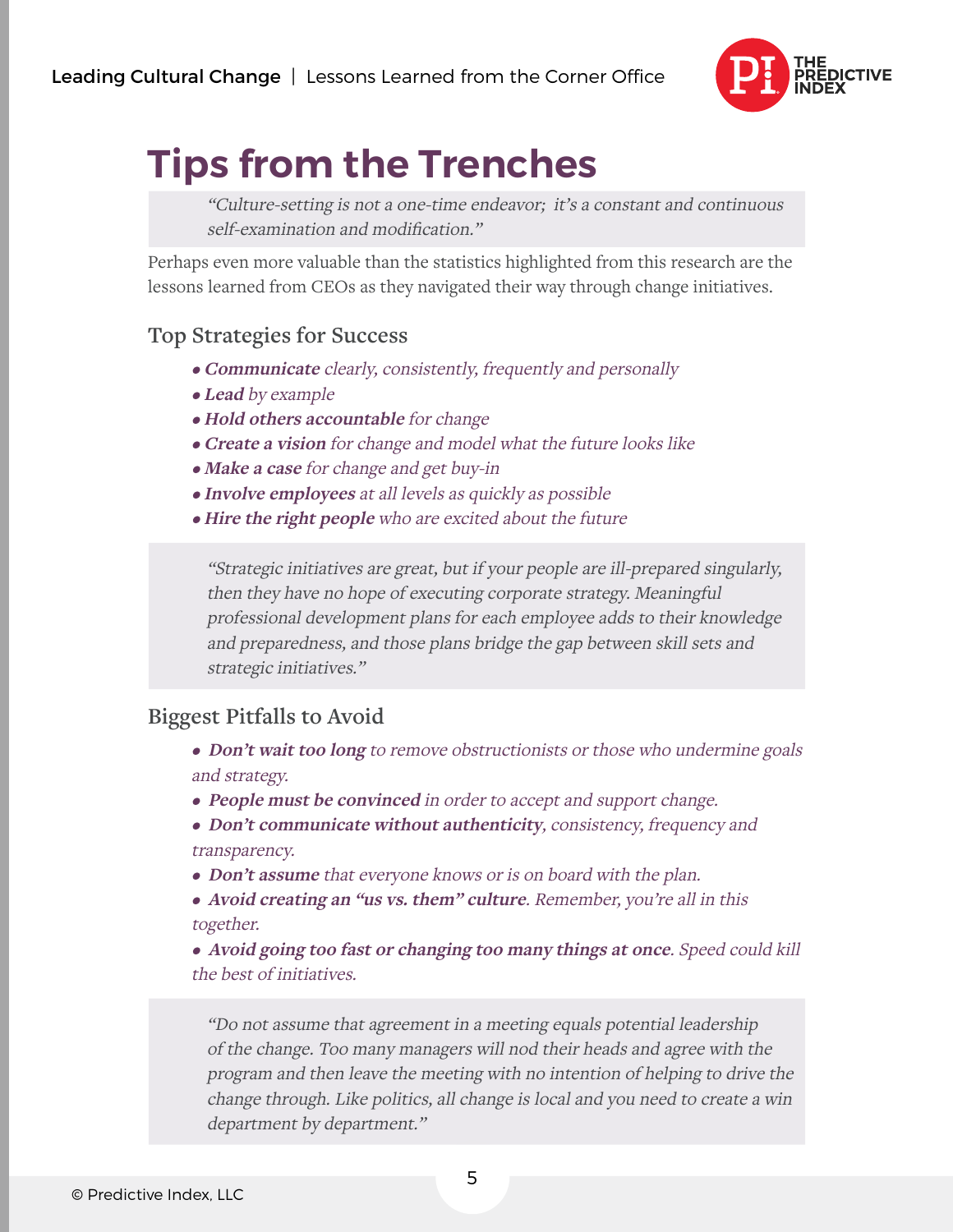

# **Conclusions**

Successfully navigating and managing change requires an understanding of both people and their behavior. Organizations that are able to communicate and implement change in step with the behavioral needs of their employees will be better positioned for success.

Starting at the top, executives need to ensure that there is an alignment within the leadership team and confirm that the current skill sets match those needed for the new culture being built. Communicating and sharing information early and often will allow leaders to establish both program credibility and buy-in from all levels of the organization. And by identifying those not aligned or looking to undermine change efforts and removing them as quickly as possible, leaders will create an opportunity to identify new talent that has a genuine interest in becoming part of the company – and the culture – that is being created.

# **Learn More**

*Check out these resources and learn how to get the most from your team during times of change.*

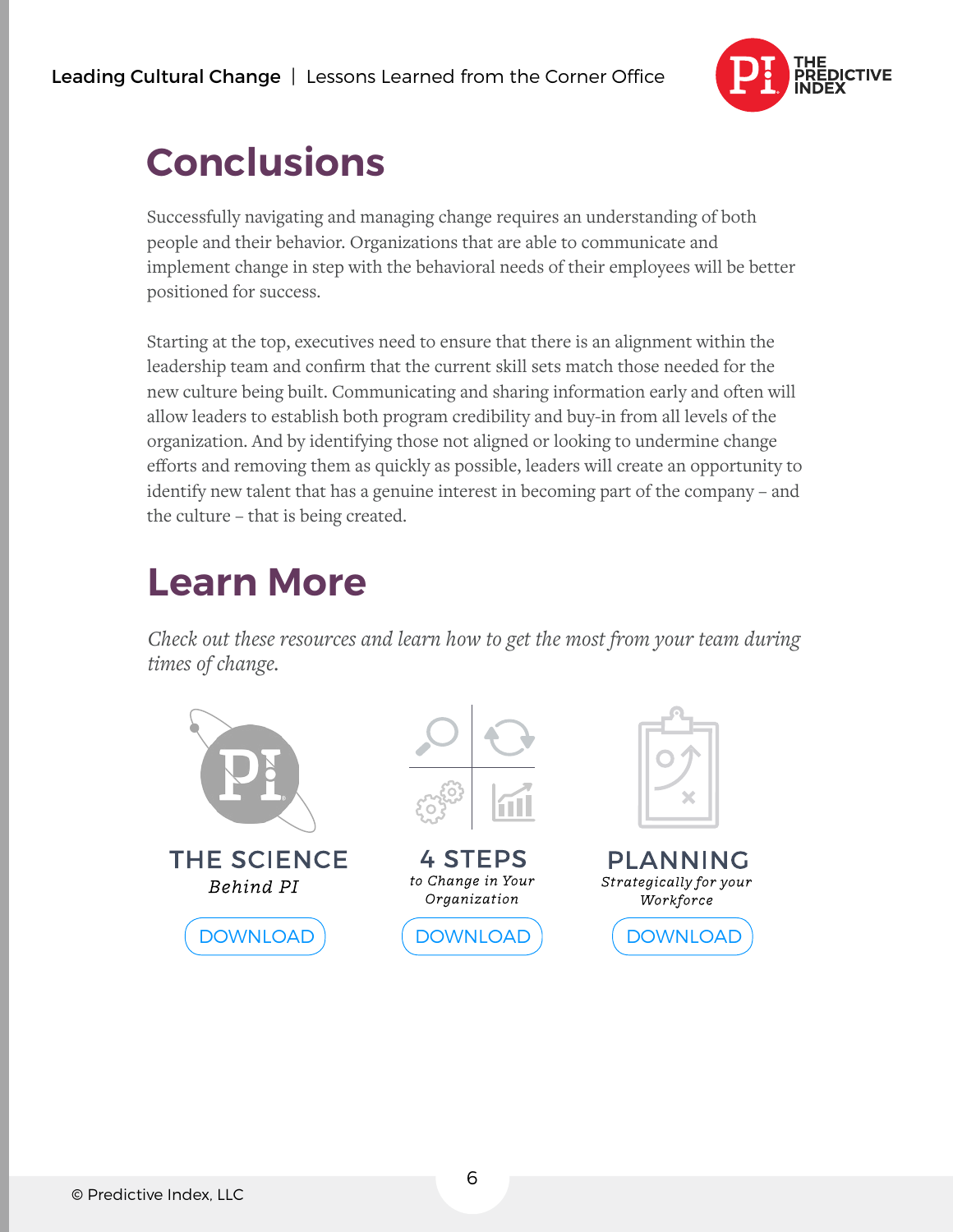

# Who will take you there? **You have a plan. It's time to launch.**

The Predictive Index allows you to decode the complexities of your people and realize what drives workplace behaviors so you can ensure alignment, reach your team's true potential, and achieve your business objectives faster than ever,

#### **Proven Science**

Manage across the hire-to-retire lifecycle with scientifically validated workforce assessments that provide high-impact insights in minutes.

### **BEHAVIOR LEARNING SKILLS**

#### **Workforce Assessments**

PI Job Assessment™ PI Behavioral Assessment™ PI Learning Indicator™ PI Skills Assessment™

### **Intelligent Software**

Define behavioral and cognitive job requirements, predict candidates' behaviors & learning abilities, and instantly see how they match up – from anywhere, on any device.



- Brand your assessment portal
- Create job patterns
- Produce interview guides
- Assess candidates & employees
- Analyze individuals, groups, and teams

### **Top-notch Knowledge Transfer**



### **SCIENCE + TECHNOLOGY + KNOWLEDGE TRANSFER = MAXIMUM VELOCITY**

A PI Certified Partner will help you every step of the way so you can maximize PI impact and direct ROI. These workplace behavior experts also facilitate our instructor-led management workshops designed to ensure the PI methodology is fully integrated across your organization.